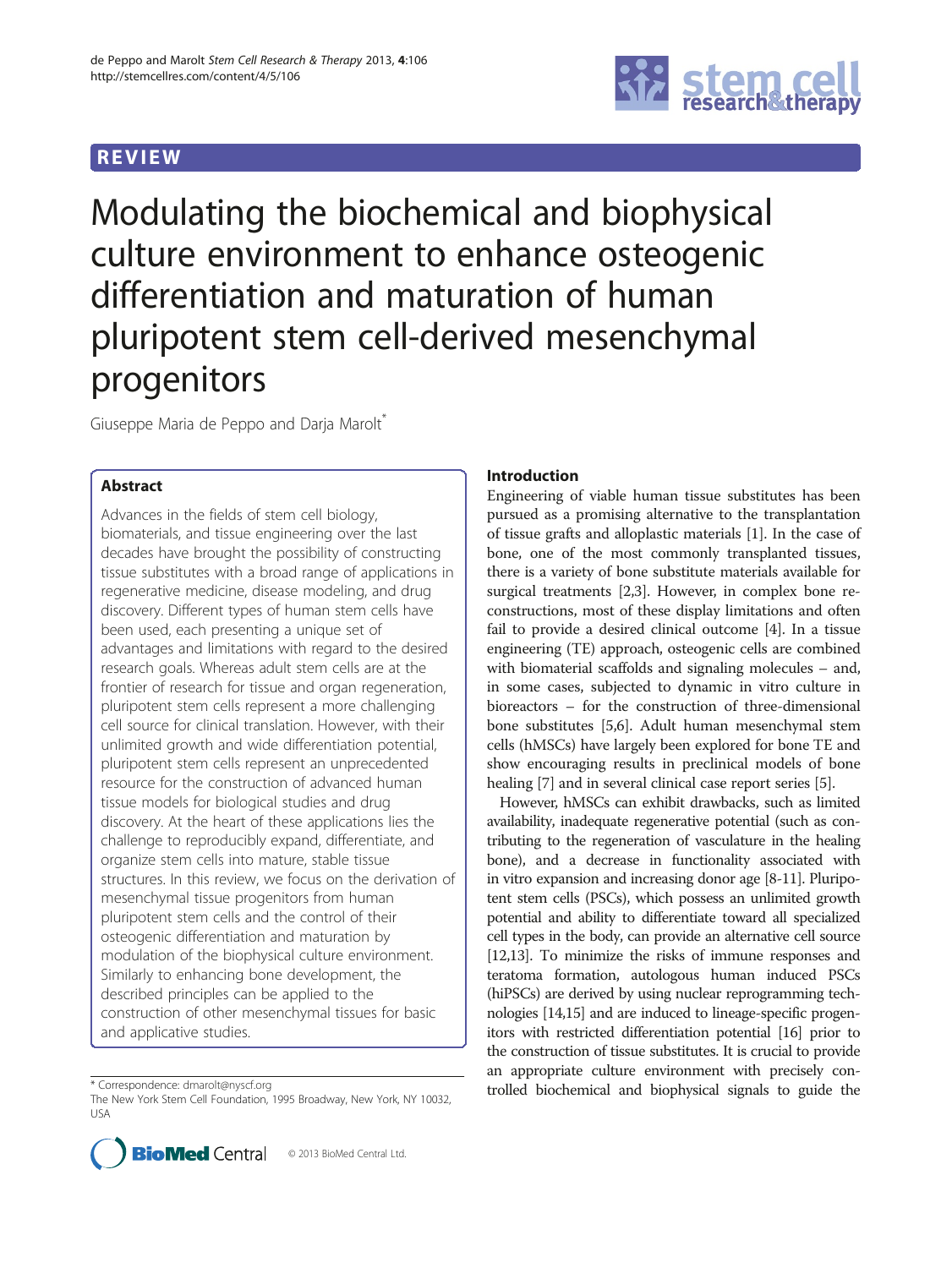different stages of PSC differentiation toward specialized cells and allow the development of functional tissue substitutes [\[5,17](#page-8-0)].

Several groups have recently demonstrated that progenitors of the mesenchymal lineages (MPs) can be derived from both human embryonic stem cells (hESCs) and hiPSCs [\[8](#page-8-0),[16,18](#page-8-0)-[23\]](#page-8-0) and can be further differentiated toward the osteogenic lineage both in vitro and in vivo [[8,18,21,](#page-8-0)[24-26](#page-9-0)]. We discuss the principal strategies for the derivation of MPs, their characteristics in relation to adult hMSCs, and recent advances in constructing bone substitutes from MPs, based on the TE principles developed with hMSCs. In particular, we highlight the effects of biophysical signals on the derivation of MPs as well as their differentiation toward the osteogenic lineage and maturation into bone-like tissue.

### Background: tissue-engineered bone substitutes

The intrinsic capacity of bone to self-repair and regenerate is limited to small fractures, and therapeutic solutions are needed to restore tissue integrity and functionality in larger bone deficiencies, resulting from congenital and traumatic defects, degenerative disorders, and surgical resection after neoplastic transformation and chronic infection [\[2](#page-8-0)]. The number of bone-grafting procedures reached 2.2 million worldwide in 2006 and is expected to increase because of the increasing number of conditions associated with aging [\[2\]](#page-8-0).

Current treatments include the transplantation of autologous and allogeneic bone grafts or implantation of biocompatible materials with osteoconductive and osteoinductive properties [[27](#page-9-0)]. However, owing to limitations (including availability, mechanical properties, slow integration, and implant failure [\[4\]](#page-8-0)), engineering of viable bone substitutes has been pursued as a promising alternative strategy. Following a 'biomimetic principle' (reproducing the key elements that induce and guide native bone development), environments are designed to induce osteogenic cell development into bone tissue. Scaffolds provide a structural and logistic template for tissue development and direct cell-cell and cell-matrix interactions and provide biochemical and biophysical signaling. The dynamic culture systems – bioreactors – promote cell survival, proliferation, and differentiation in three-dimensional scaffolds by facilitating the transport of nutrients and soluble signals, maintaining the physiological milieu, and providing biophysical conditioning to the developing tissue [[28](#page-9-0)]. The goals are to engineer three-dimensional substitutes that could provide the necessary function upon transplantation into the bone defect and to enhance the process of healing [\[5](#page-8-0)].

Beyond preparation of grafts for transplantation, engineered tissues could also serve as advanced research models [\[29\]](#page-9-0). With the possibility to control cell-cell and cell-matrix interactions and provide control over spatial and temporal gradients of biochemical/biophysical signals, three-dimensional-engineered tissues represent experimental models that are more adequate than monolayer cultures, as the former reproduce crucial aspects of the native tissue environment. Compared with experimental animals, engineered tissues lack the systemic control of cell growth and development and the complexity of native tissue setting but offer advanced control over experimental parame-

ters and the specifics of human (patho)physiology [\[30\]](#page-9-0).

### Cell sources for bone engineering

Stem cells support bone formation during fetal development and bone regeneration throughout the lifetime [[31\]](#page-9-0) and therefore are suitable for engineering bone substitutes. hMSCs residing in the bone marrow drive bone repair and regeneration throughout the lifetime and have been extensively studied for the construction of TE substitutes [[7\]](#page-8-0). Stem cells of the mesenchymal lineage have also been derived from other adult tissues and used to study osteogenesis and bone development in vitro as well as repair skeletal defects in vivo [[32,33](#page-9-0)]. Importantly, hMSCs derived from adult tissues can be used in an autologous fashion for personalized clinical applications and do not form tumors upon transplantation in vivo [\[34](#page-9-0)]. Nevertheless, from a TE perspective, hMSCs manifest important limitations, including limited availability and a high degree of heterogeneity [\[35,36\]](#page-9-0), limited proliferative ability [[8\]](#page-8-0), and a decrease in regenerative properties associated with extended expansion [[8](#page-8-0),[37](#page-9-0)] and increasing age [[10,](#page-8-0)[38](#page-9-0)]. The last of these is restricting their use for the treatment of bone defects in older patients, who represent a major segment of patients in need of bone replacement therapies [\[2](#page-8-0)].

hESCs display excellent regenerative potential and are generating great excitement in relation to their potential use for the treatment of several pathological conditions and engineering of biological tissues. An increasing body of literature demonstrates the successful differentiation of hESCs toward the osteogenic lineage using different experimental strategies both in vitro and in vivo [\[26,39-41](#page-9-0)]. Despite this, the ability to form teratomas, elaborate culture conditions [\[12\]](#page-8-0), and unclear immunogenic properties [[42,43\]](#page-9-0) are hindering their potential for clinical translation.

Generation of hiPSCs by nuclear reprogramming of adult somatic cells  $[13]$  $[13]$  – in particular, with approaches that do not compromise the integrity of the cell genome [[14,15\]](#page-8-0) – allows the preparation of an unlimited number of patient-specific cells for tissue repair. Autologous hiPSCs obviate the need for immune suppression after transplantation but do not eliminate the problems associated with elaborate culture and the risk of teratoma formation. A more recent trend in bone engineering, therefore, is the derivation of MPs from PSCs (either hESCs or hiPSCs) [[16,18-20,23\]](#page-8-0), which can be cultured by using practical and low-cost procedures, characterized,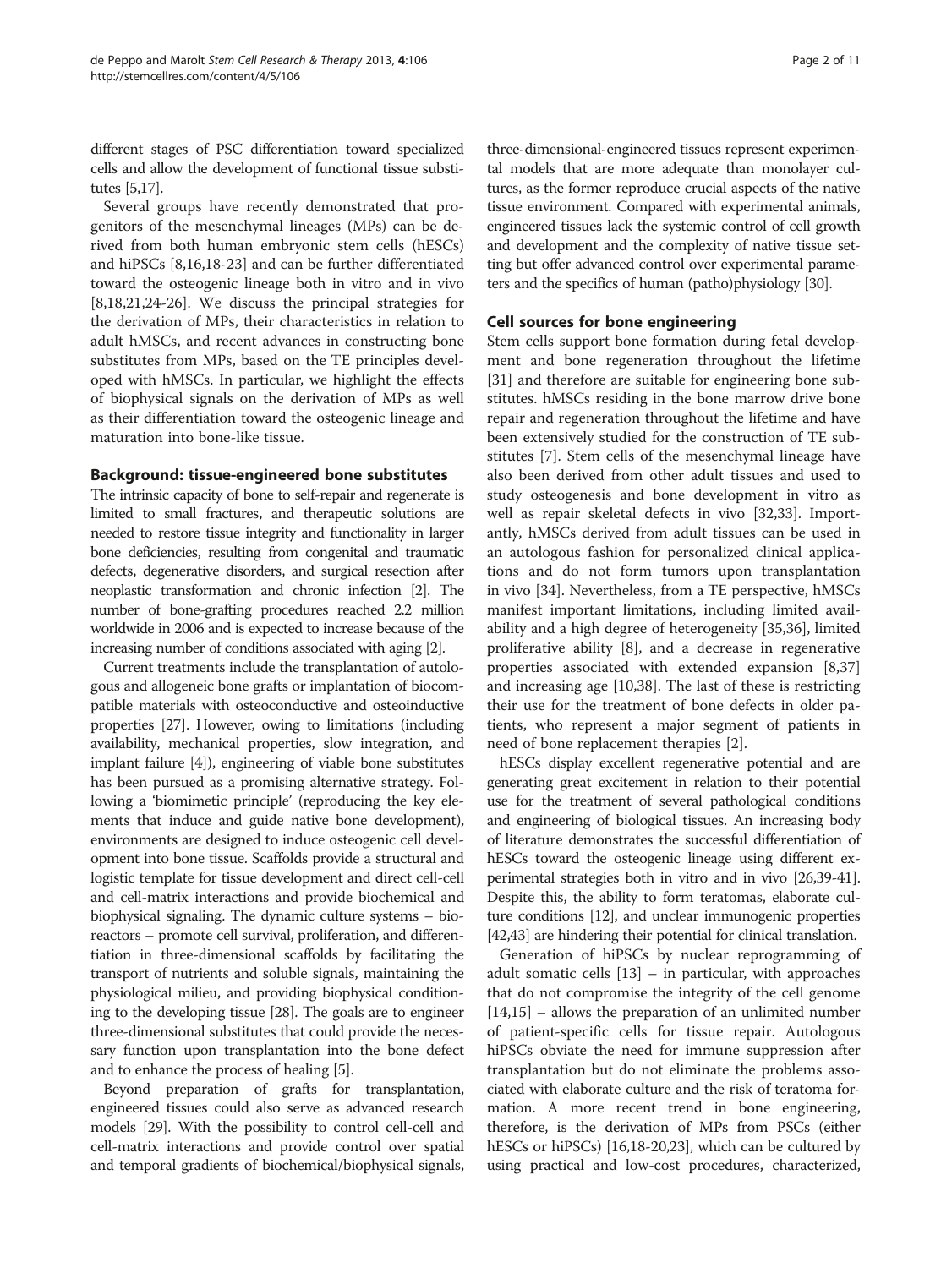and processed to remove unwanted cellular contaminants (that is, other cell lineages or undifferentiated PSCs). MPs are highly proliferative [[8](#page-8-0)] and, owing to their restricted differentiation potential, do not form teratomas after transplantation [\[16,18,21,23](#page-8-0)[,44\]](#page-9-0) and this is essential for clinical applications. Autologous MPs can be employed to engineer bone substitutes for personalized applications. Although different protocols and strategies have been adopted, the derivation of MPs from PSCs relies essentially on the promotion of the early phases of embryonic mesodermal development and on subsequent expansion and selection of cells exhibiting characteristics of the mesenchymal lineage [\[17,18,21](#page-8-0)].

# Derivation of mesenchymal progenitors from pluripotent stem cells

A variety of protocols have been reported for the derivation of the mesenchymal lineage from hESC and hiPSC lines. In earlier studies, undifferentiated hESC colonies were lifted and cultured on non-adherent dishes as suspended embryoid bodies to induce differentiation. After 4 to 5 days of culture, cells capable of osteogenesis were present in mixed populations of progenitors dissociated from the embryoid bodies [[39,45\]](#page-9-0). Karp and colleagues [\[41](#page-9-0)] demonstrated that osteogenic differentiation can be induced in two-dimensional culture, by plating the hESC colony fragments directly on tissue culture plastic in medium containing serum and osteogenic factors, typically used for the osteogenic induction of hMSCs. Osteogenic populations were also induced in embryoid bodies co-cultured with primary bone cells in the absence of additional osteogenic factors [\[46](#page-9-0)], suggesting that primary cells release morphogens that can affect osteogenic specification of hESCs. Together, these studies demonstrated the potential to derive the osteogenic lineage from hESCs in vitro; however, further characterization of osteogenic progenitors was not attempted.

An alternative approach has been the induction of hMSC-like progenitors by co-culturing hESCs with bone marrow stromal cells [[19](#page-8-0)], by cultivation of cells mechanically isolated from differentiated areas surrounding hESC colonies [\[20\]](#page-8-0), or by incubation in media conditioned with primary chondrocytes [[22](#page-8-0)] or supplemented with growth factors [\[21](#page-8-0)]. MPs were isolated either in one step by immunoselection [[19,21\]](#page-8-0) or in several steps by passaging the induced hESCs until a morphologically uniform population of adherent progenitors developed [[22](#page-8-0)]. More recently, Kuznetsov and colleagues [\[47\]](#page-9-0) tested a number of MP induction protocols and evaluated the frequency and reliability of bone-forming potential in vivo. In several cases, transplanted populations formed teratomas, suggesting the presence of cells with broad differentiation potential or unstable phenotype or both. This study also showed that seeding of MPs on osteoconductive biomaterial particles at high densities favors osteogenic development [\[47](#page-9-0)].

Efforts to develop simple, reproducible protocols for MP derivation have also been made (that is, by exposing feeder-free hESCs to low-serum, growth factorsupplemented medium) [[48-50](#page-9-0)]. Taking into account these and previous reports, our strategy to derive MPs has involved a similar stepwise induction, in which PSC cultures were first switched to serum-supplemented medium, followed by subculture of adherent progenitors for three to five passages to obtain a uniform population [[18,](#page-8-0)[51\]](#page-9-0) (Figure [1\)](#page-4-0). The described approaches are generally in agreement with strategies to derive other mesodermal lineages by stepwise induction of molecular signaling involved in specific stages of early embryonic development [[52,53\]](#page-9-0). The time frame of MP differentiation (3 to 4 weeks) and the yields of MPs in differentiating cultures (not more than 40%) [[21,](#page-8-0)[49,50\]](#page-9-0) are comparable to those reported for other mesodermal lineages [[52,53](#page-9-0)].

Less is understood about the influence of biophysical factors on early differentiation of PSCs into MP populations. Culture dimensionality (that is, two-dimensional monolayer culture versus three-dimensional embryoid body culture) seems not to be critical for MP induction. Recently, Zoldan and colleagues [[54\]](#page-9-0) demonstrated that the variation in scaffold stiffness can affect differentiation of hESCs to specific germ layers. Their finding that polymer scaffolds with high elastic moduli (1.5 to 6 MPa) promoted mesoderm development, intermediate elastic moduli (0.1 to 1 MPa) promoted primitive streak and endoderm development, and low elastic moduli (less than 0.1 MPa) promoted neuroectoderm development [\[54](#page-9-0)] is in agreement with other studies [[55\]](#page-9-0). Thus, substrates of adequate stiffness could be used in PSC induction protocols to enhance MP derivation. Efforts to scale-up the culture and differentiation of mouse ESCs and hESCs in stirred suspension bioreactors also indicated that the hydrodynamic forces (and associated shear stresses) in different mixing regimes affect mesodermal differentiation and could potentially be tested for derivation of MPs [\[56,57](#page-9-0)] (Figure [1](#page-4-0)). With the demonstrated ability to derive MPs from several PSC lines, the current studies are aimed at evaluating the reproducibility of MP induction protocols and properties of MPs from a large number of lines as well as achieving mesenchymal/osteogenic lineage specification in completely defined culture conditions.

# Properties of pluripotent stem cell-derived mesenchymal progenitors in relation to adult human mesenchymal stem cells from the bone marrow

Progenitors exhibiting spindle-like morphology typical of mesenchymal cells can be identified in differentiating PSC cultures within 1 to 2 weeks of induction [\[8,21](#page-8-0)[,51](#page-9-0)].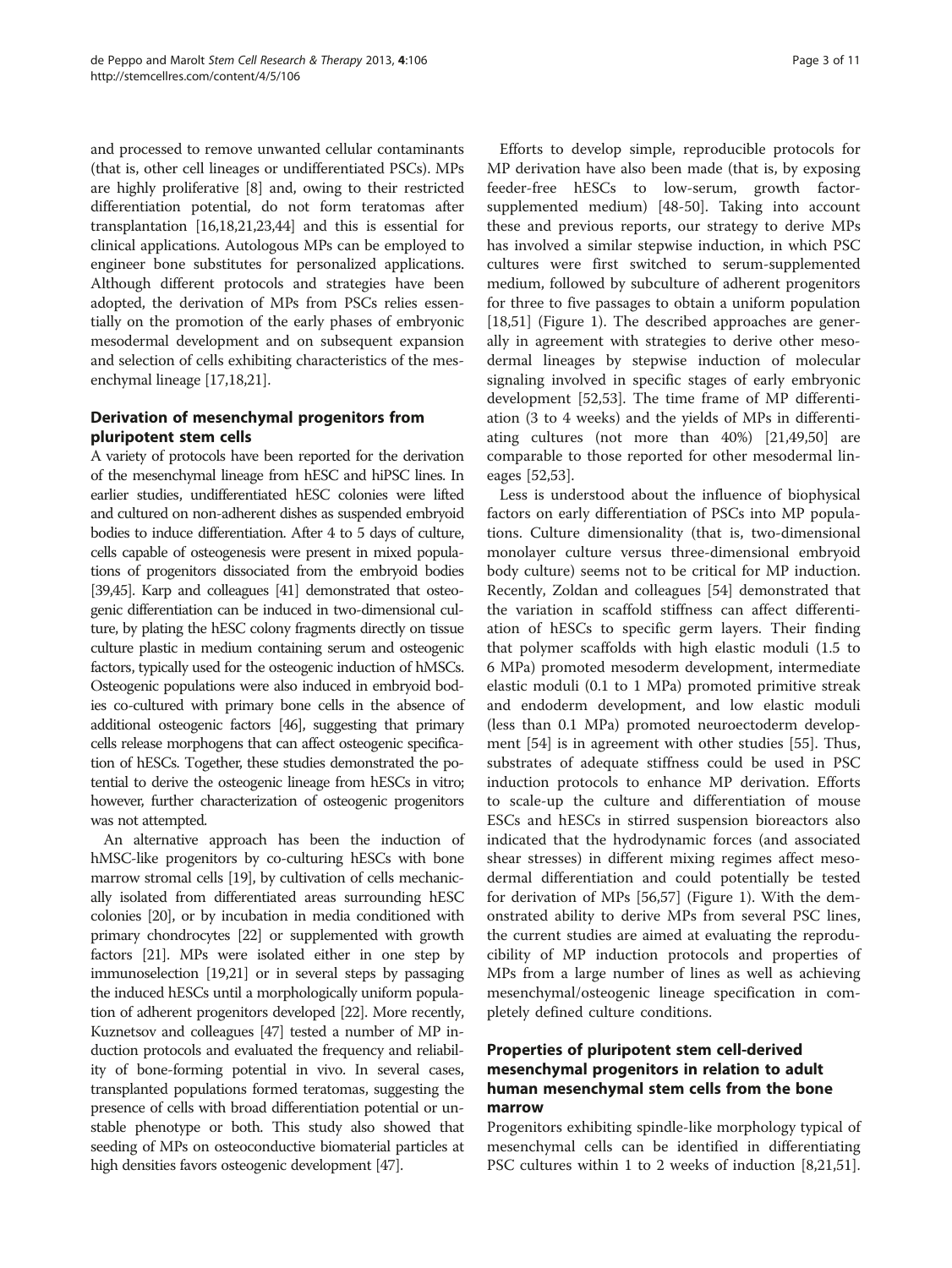de Peppo and Marolt Stem Cell Research & Therapy 2013, 4:106 Page 4 of 11 http://stemcellres.com/content/4/5/106

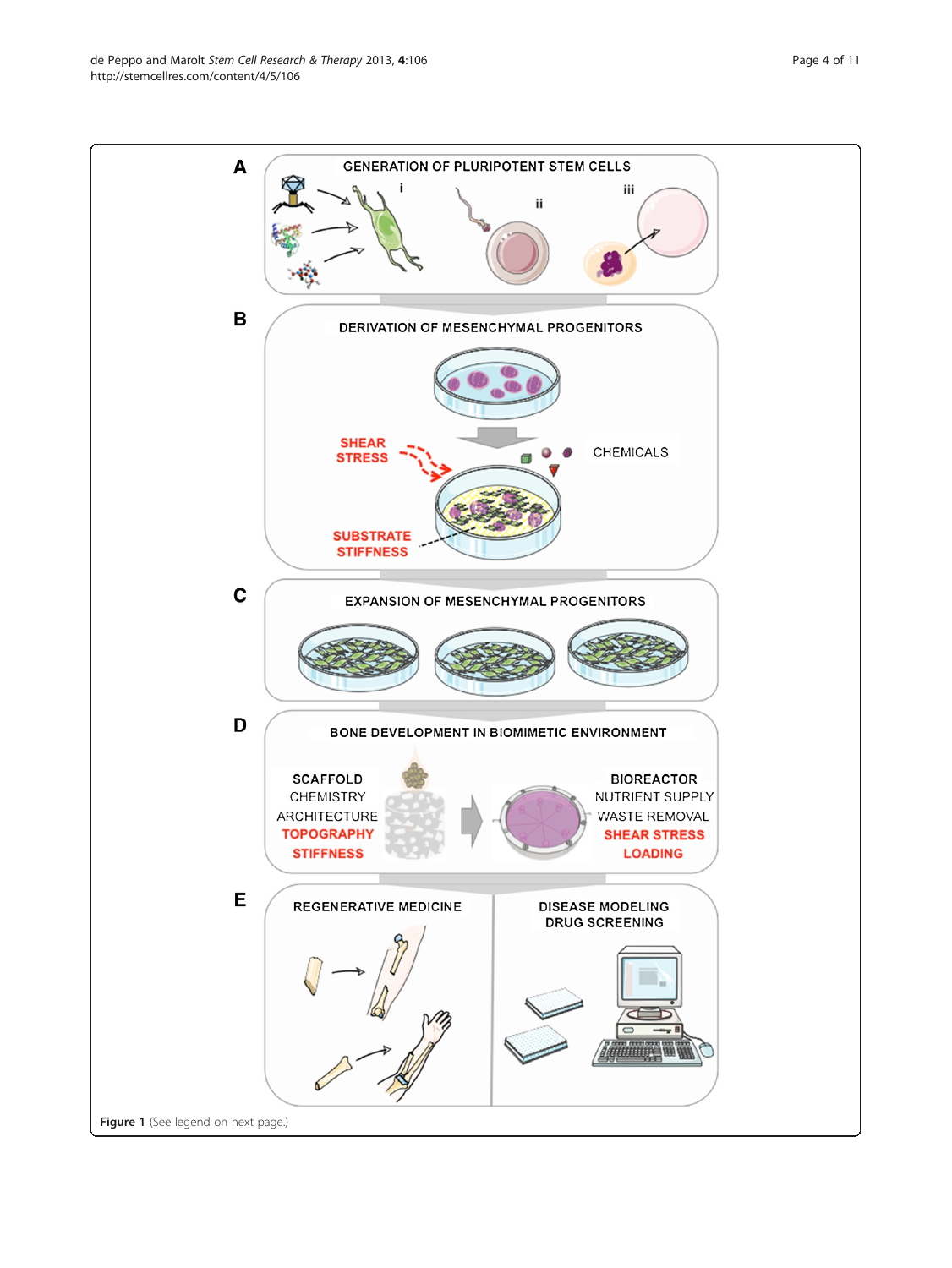#### <span id="page-4-0"></span>(See figure on previous page.)

Figure 1 Development of pluripotent stem cells (PSCs) into engineered bone substitutes. (A) PSCs are derived from (i) adult cells by reprogramming to pluripotency, (ii) blastocysts developed from fertilized eggs, or (iii) blastocysts derived via somatic cell nuclear transfer. (B) PSCs are expanded and exposed to biochemical and biophysical signals (marked red) to induce differentiation toward the mesenchymal lineage. (C) Adherent mesenchymal progenitors (MPs) are selected and expanded in vitro. (D) MPs are seeded in osteoconductive scaffolds and cultured in bioreactors to support the development of compact, mature bone tissue. Biophysical signals are marked in red. (E) Engineered bone tissues are used for regeneration of bone defects or as advanced in vitro research models.

After subculture, the majority of cells assume an elongate fibroblastic morphology and exhibit stable proliferation [\[8,18\]](#page-8-0). A direct comparison between hESC-derived MPs and adult hMSCs from the bone marrow showed a sustained high proliferation of hESC-derived MPs over 30 passages in comparison with a stark decline in growth potential after 15 to 20 passages in hMSCs [\[8](#page-8-0)]. Similarly, a fast, stable proliferation was observed in MPs from hESC and hiPSC lines in recent studies [[18,](#page-8-0)[49,51\]](#page-9-0).

Evaluation of surface antigens is typically conducted to test the mesenchymal phenotype [\[8,18,19,21](#page-8-0)[,50,51](#page-9-0)]. Studies report high expression of a comprehensive set of markers that are considered to define adult hMSCs, including CD29, CD44, CD54, CD73, CD90, CD105, STRO-1, CD106, and CD166. MPs are negative for pluripotent, hematopoietic, endothelial, neuroectodermal, epithelial, and muscle cell markers [\[8,18,19,21\]](#page-8-0). In a subpopulation of MPs, expression of stage-specific embryonic antigen-4 can be detected, similarly to subpopulations of hMSCs [\[51,58](#page-9-0)]. Our recent study showed that MPs of different PSC lines derived with the same protocol exhibited some variation in surface marker expression profile, which correlated to the differentiation capacity. However, the overall expression profile was very similar to that of hMSCs derived from the bone marrow [\[51\]](#page-9-0).

Interestingly, MPs also seem to express low levels of immunological markers. de Peppo and colleagues [\[8](#page-8-0)] found that both hESC-derived MPs and hMSCs were negative for CD80 and CD86 and that MPs exhibited a lower expression of HLA-ABC than hMSCs and were negative for HLA-DR. In our recent study, similar expression patterns were observed in hESC-derived MPs and hiPSC-derived MPs [\[51\]](#page-9-0), suggesting the potential of allogeneic MPs for use in cell therapies. Currently, in vitro and in vivo studies are assessing the MPs for their immunosuppressive and anti-inflammatory properties [[49,59](#page-9-0)].

Global transcriptome comparisons also suggest a high degree of similarity between the MPs and adult hMSCs from the bone marrow. Lian and colleagues [[21\]](#page-8-0) compared MP lines with their parent hESC lines and with hMSC lines from the bone marrow and adipose tissue. The authors found that the gene expression profiles of hESC-derived MPs were more closely related to those of adult tissue hMSCs than to their parent hESCs. Cell

lines also clustered according to their tissue of origin, and adult cells clustered away from embryonic MPs, suggesting subtle differences between the cells at different developmental stages [[21\]](#page-8-0). These findings were confirmed by recent studies [[8,](#page-8-0)[51\]](#page-9-0).

The potential of MPs to differentiate toward osteogenic, chondrogenic, and adipogenic lineages is commonly verified by using in vitro culture models [[16,18,19,23,](#page-8-0)[24,48\]](#page-9-0). In most studies, the derived MPs exhibited three-lineage differentiation potential; thus far, however, quantitative comparison between the functional capacity of different MP lines has been limited. In our recent studies, we observed quantitative differences in differentiation potentials of MPs from different hESC and hiPSC lines, similar to the extent observed between hMSC lines. Interestingly, the MP line exhibiting low or negligible differentiation also exhibited a lower expression of mesenchymal surface markers and clustered away in global transcriptome comparisons [\[18](#page-8-0)[,51\]](#page-9-0). These findings suggest that MP lines displaying poor differentiation could be identified prior to TE studies. It is unclear whether the differences arise from different genetic backgrounds, source tissues used for cellular reprogramming to hiPSCs, or the reprogramming method itself, and a larger number of MP lines needs to be evaluated to address these questions.

Another question is the maintenance of differentiation potential during extended proliferation in vitro. de Peppo and colleagues [\[60](#page-9-0)] noted that hESC-derived MPs exhibit a stronger osteogenic differentiation potential compared with hMSCs after 20 passages. However, the authors also noted a decrease compared with earlier passages, suggesting that the culture environment for cell expansion needs to be optimized to maintain the differentiation potential (similar to that observed with hMSCs) [[37\]](#page-9-0).

# Effects of biophysical environment on osteogenic differentiation and bone tissue formation: translating from human mesenchymal stem cells to pluripotent stem cell-derived mesenchymal progenitors

Bone formation in vitro from adult hMSCs can be modulated by the factors known to regulate native tissue development [\[28](#page-9-0)]. Considering the similarities between adult hMSCs and PSC-derived MP populations, we and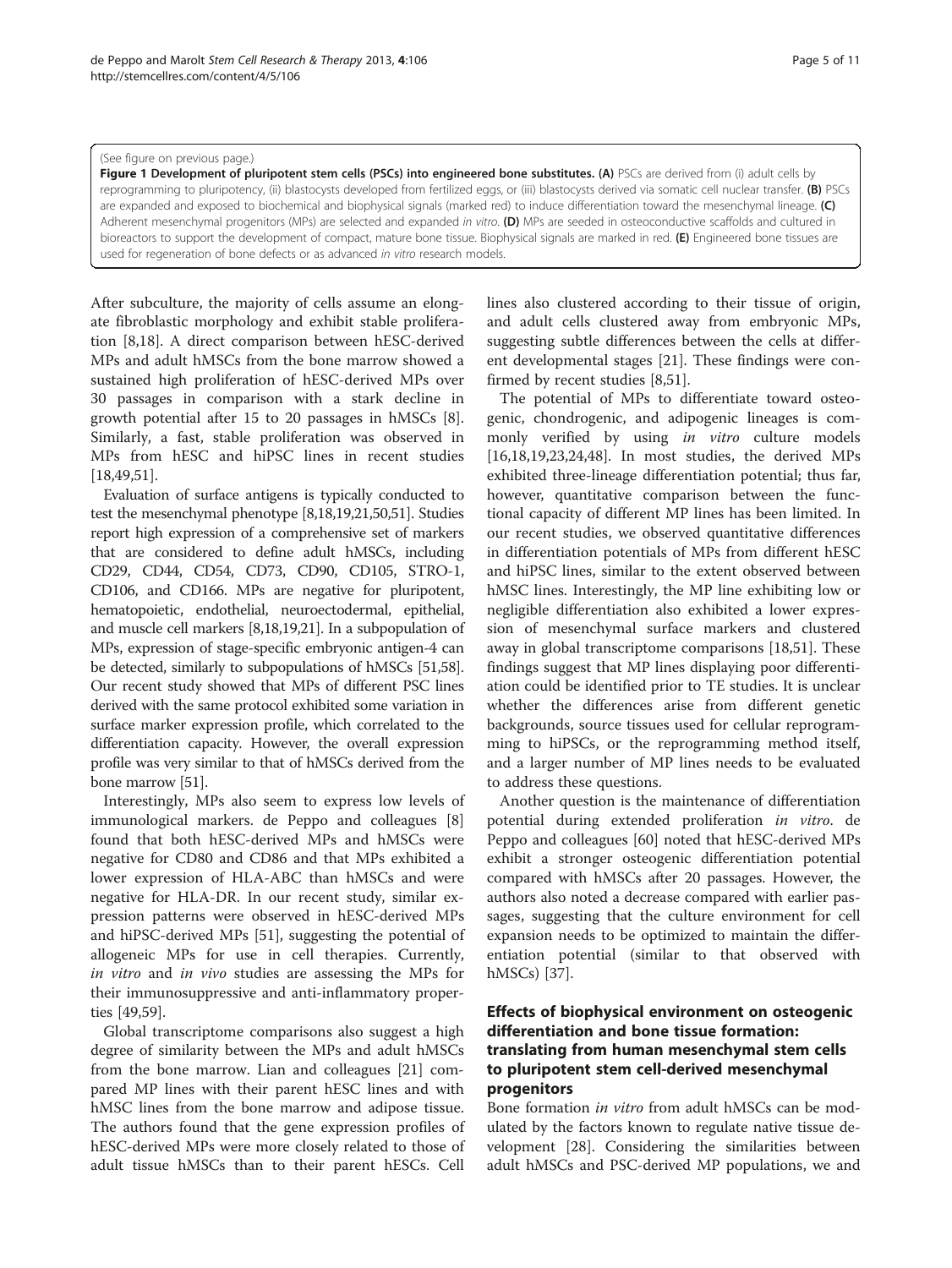others postulated that TE models supporting bone formation from hMSCs could generally be applied to induce differentiation and maturation of MPs into functional bone tissue (Figure [1](#page-4-0)). Furthermore, the combination of biochemical and biophysical stimulatory signals in a three-dimensional setting could potentially enhance the development of MPs into mature osteoblasts. The finding that MPs display slight differences to hMSCs in gene and protein expression (see previous section) warrants an exploration of specific culture conditions supporting stable osteogenic commitment and maturation of MPs into bone tissue.

The mechanical properties and surface topography of the scaffold [\[61,62\]](#page-9-0) can present biophysical signals that influence hMSC growth and osteogenic responses, as can the scaffold geometry and surface chemistry [\[63-65](#page-10-0)]. It was found that scaffolds with rough inner surfaces (that is, grooves, grids, and disordered nanopits) made of osteoconductive materials (that is, bone protein, hydroxyapatite, and synthetic polymers) facilitate cell attachment and osteogenesis [[66](#page-10-0)]. Scaffold mechanical properties similar to those of native bone (that is, stiffer matrices mimicking collagenous bone) stimulate osteogenesis, support maintenance of the construct shape during in vitro growth, and enable load-bearing. In addition, appropriate scaffold porosity and sufficiently large, interconnected pores are needed to facilitate cell infiltration, matrix deposition, and ingrowth of vasculature after implantation [[63\]](#page-10-0).

Scaffolds of select properties have been tested for their effects on growth, differentiation, and maturation of MPs in vitro. An early study by Tian and colleagues [[45](#page-9-0)] confirmed that three-dimensional porous poly(lactic-coglycolic) osteoconductive scaffolds, with pore sizes of approximately 1 mm and a compressive strength and Young's modulus of  $7.8 \pm 3.1$  MPa and  $77.2 \pm 10.8$  MPa, respectively, support growth and enhance osteogenesis of hESC-derived progenitors, as indicated by the increased alkaline phosphatase activity and osteocalcin secretion. Considering the findings with hMSCs, our group has been using decellularized bovine trabecular bone scaffolds for TE with hESC- and hiPSC-derived MPs. We found that MPs attach, proliferate, and deposit dense bone matrix in these scaffolds [[18,](#page-8-0)[51\]](#page-9-0). In a separate study, we evaluated the influence of bone scaffold architecture on bone formation by hESC-derived MPs [[67\]](#page-10-0). We sorted the scaffolds into three density groups (low:  $0.281 \pm 0.018$  mg/mm<sup>3</sup>; medium:  $0.434 \pm 0.015$  mg/ mm<sup>3</sup>; and high:  $0.618 \pm 0.027$  mg/mm<sup>3</sup>) and found that the compressive elastic moduli and internal surface areas were the highest in scaffolds of high density  $(55 \pm$ 3.3 MPa and  $7.7 \pm 2.6$  cm<sup>2</sup>, respectively) but that the porosities and pore sizes were the highest in scaffolds of low density  $(88.3\% \pm 1.0\% \text{ and } 376 \pm 21 \text{ µm}$ , respectively).

The medium-density scaffold group supported formation of constructs with the highest densities of cells and new bone matrix, as indicated by increased deposition of osteopontin, osteocalcin, and bone sialoprotein. Presumably this was due to the best balance between the transport of nutrients and metabolites, space for cell infiltration, surface for cell attachment, and the mechanical strength of the scaffolds [[67\]](#page-10-0). Hu and colleagues [[68](#page-10-0)] compared the effect of nanofibrous architecture of polylactic acid matrices to flat films and found that nanofibrous architecture enhances the differentiation of hESC-derived MPs in osteogenic medium. Subsequently, culture of MPs on nanofibrous three-dimensional polylactic scaffolds on an orbital shaker at 75 revolutions per minute resulted in increased gene expression of bone sialoprotein and osteocalcin and the formation of highly mineralized tissue, presumably as a result of synergistic effects of biochemical and biophysical signaling [[68\]](#page-10-0). The influence of scaffold stiffness on osteogenic development was reported for a mouse embryonic MP cell line [\[69\]](#page-10-0). This study indicated that stiffer core shell poly (ether sulfone)-poly(ε-caprolactone) scaffolds (with a mechanical modulus of approximately 30 MPa) promoted osteogenesis, as demonstrated by approximately twofold increases in Runx2, alkaline phosphatase, and osteocalcin gene expression. Softer pure poly(εcaprolactone) scaffolds (approximately 7 MPa) promoted chondrogenesis, as demonstrated by significantly higher Sox9, aggrecan, and collagen type 2 gene expression and increased glycosaminoglycan deposition [[69\]](#page-10-0). Importantly, the identical microstructure and surface chemistries of the scaffolds allowed the evaluation of specific effects of scaffold stiffness on cell differentiation.

Several studies demonstrate that osteoconductive scaffolds support and direct in vivo bone development from hESC- and hiPSC-derived MPs and osteogenic cells. Kim and colleagues [\[25\]](#page-9-0) seeded hESC-osteogenic populations (induced in co-culture with primary bone cells) on composite polymer/hydroxyapatite scaffolds and found new bone formation after 4 and 8 weeks of subcutaneous implantation in immunodeficient mice. Bone formation was enhanced by the addition of bone morphogenetic protein 2 (BMP-2) to cell-seeded scaffolds, suggesting the synergistic effects of osteoconductive biomaterial and osteoinductive growth factor [\[25\]](#page-9-0). In a recent study by Levi and colleagues [\[26\]](#page-9-0), a similar approach was taken to induce in vivo bone formation directly from undifferentiated hESCs and hiPSCs, which were seeded on hydroxyapatite-coated, BMP-2-releasing polymer scaffolds and implanted in mouse critical-size calvarial defects. The micro-niche consisting of osteoconductive scaffold and osteoinductive growth factor, in combination with the native bone macro-niche, resulted in robust osteogenic differentiation, almost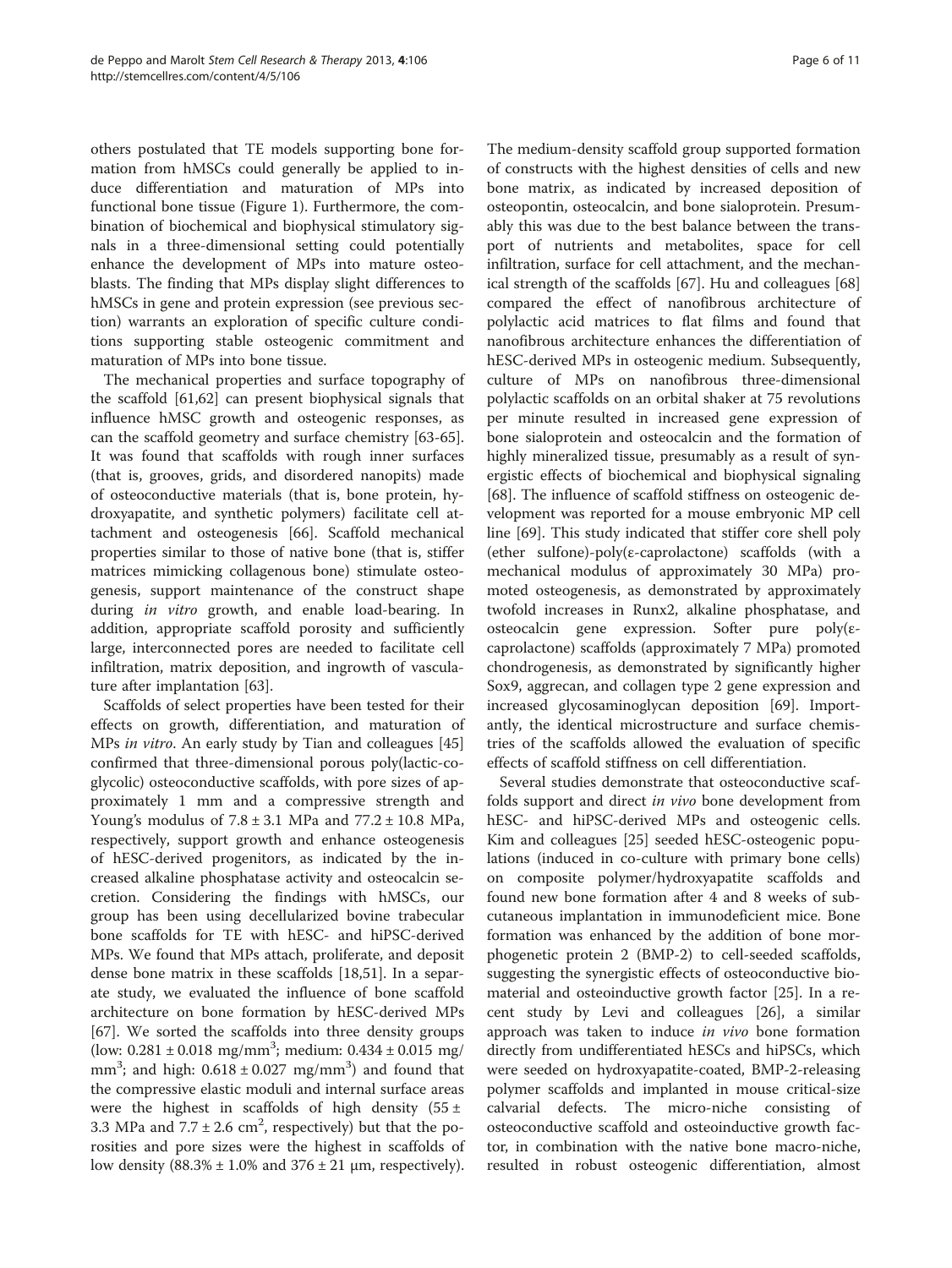complete healing of bone defects, and a small incidence of teratoma formation (2 out of 42 animals) after 8 weeks. Also, Hwang and colleagues [\[70\]](#page-10-0) recently demonstrated that a scaffold-mediated microenvironment can regulate the mechanism of bone formation by hESC-derived MPs in vivo. Hydroxyapatite/polymer composite scaffolds, exhibiting nano-scale surface topography and exposed hydroxyapatite particles, and control polymer scaffolds were seeded with hESC-derived MPs, pre-cultured in osteogenic medium, and implanted subcutaneously in immunodeficient mice. In composite scaffolds, MPs formed bone by intramembranous ossification, whereas in polymer scaffolds, cells differentiated by endochondral ossification, as evidenced by the formation of cartilaginous tissue followed by calcification and increased blood vessel invasion [\[70](#page-10-0)].

In addition to scaffolds, bioreactors can be designed to recapitulate one or more of the developmentally relevant biophysical signals in a time-controlled manner to promote in vitro bone formation [\[28](#page-9-0)]. Ideally, a bioreactor system should coordinate biological, physiological, and mechanical stimuli and apply them in a spatially and temporally controlled manner to provide lineage-specific stimulation. In MSCs, increased mass transport and fluid shear (ranging between 0.1 and 0.3 dynes/ $\rm cm^2)$  by medium perfusion [\[71\]](#page-10-0) and mechanical loading (short bouts of 5% strain) [[72](#page-10-0)] were shown to improve osteogenesis and enhance formation of homogenous bone constructs.

Considering these reports, we developed a perfusion bioreactor for bone TE and tested how different perfusion conditions affect bone formation by hMSCs seeded on decellularized bone scaffolds [\[73](#page-10-0)]. We found that increasing the perfusing medium flow velocity (from 80 to 1800 μm/second) significantly affected cell morphology, cell-cell interactions, matrix production and composition, and the expression of osteogenic genes and that intermediate flow velocities (400 to 800 μm/second) yielded the best osteogenic outcome [[73\]](#page-10-0). This bone scaffold-perfusion bioreactor model was then used to engineer bone substitutes from hESC-derived MPs [[18](#page-8-0)] and more recently from hiPSC-derived MPs [\[51\]](#page-9-0). We have found that perfusion was critical for the development of large, compact bone substitutes and that bone protein and mineral content was significantly higher compared with static cultures. Engineered bone tissue was quantitatively comparable between hESC-derived MPs and the control hMSC cultures [\[18](#page-8-0)]. Similarly, a study by de Peppo and colleagues [\[24](#page-9-0)] showed that culture of MPs on natural coral scaffolds in packed bed/column bioreactors with a flow perfusion rate of 10 mL/ minute and an estimated average shear stress of 0.001 Pa significantly increased cell numbers and bone tissue formation in comparison with static culture. However, MPs

formed a thicker, denser tissue than hMSCs, reflecting the higher proliferation and biosynthetic activity of the former [[24\]](#page-9-0).

Together, these studies underline that adequate selection of culture on three-dimensional scaffolds in bioreactors is fundamental to guide the maturation of PSCderived MPs into macroscopic (over 1 cm large) functional bone substitutes. Further studies are needed to investigate the specific effects of biophysical signals on MPs and to evaluate the stability and functionality of engineered tissues in vivo.

# Maturation and stability of mesenchymal progenitor-derived bone tissue

With a growing number of studies demonstrating the potential of PSC-derived MPs for bone TE, it is critical to understand the MP maturation and development after transplantation in vivo. Several studies showed a lack of teratoma formation by transplanted hESC-derived MPs [[16](#page-8-0),[18,21,23,](#page-8-0)[44](#page-9-0)], presumably as a result of downregulation of genes involved in pluripotency, stemness, and cell proliferation and increased expression of lineage-specific genes [[8](#page-8-0)]. It is noteworthy that, in these studies, MP populations were monitored in vivo for short periods (1 to 4 months) and that MPs derived by using other protocols should also be tested to assess their developmental potential.

Tissues engineered from MPs also need to be evaluated for their stability and developmental potential prior to, or in conjunction with, testing functionality in bone defects [[23\]](#page-8-0). Presumably, the extended culture time in conditions promoting differentiation should further decrease the pluripotent phenotype and induce cell commitment and maturation into specialized phenotype. We have evaluated hESC-engineered bone after 8 weeks of subcutaneous transplantation in immunodeficient mice and found a stable bone phenotype with signs of further tissue maturation (evidenced by increased mineralized tissue content), vascular invasion, and initiation of remodeling [[18\]](#page-8-0).

In more recent work, we evaluated global molecular changes occurring during bioreactor culture of hESCand hiPSC-derived MPs [[51\]](#page-9-0) and found that all lines exhibited extensive alteration in gene expression profile after perfusion culture and that a comparable number of genes were significantly upregulated or downregulated between hESC- and hiPSC-derived MPs. These molecular changes included the expression of genes involved in development, signal transduction, ion transport, cellular trafficking, cell metabolism and cell motion, highlighting the profound cellular response associated with biophysical stimulation in perfusion bioreactors. A number of differentially expressed genes were commonly regulated in hESC- and hiPSC-derived MPs, suggesting that hESC-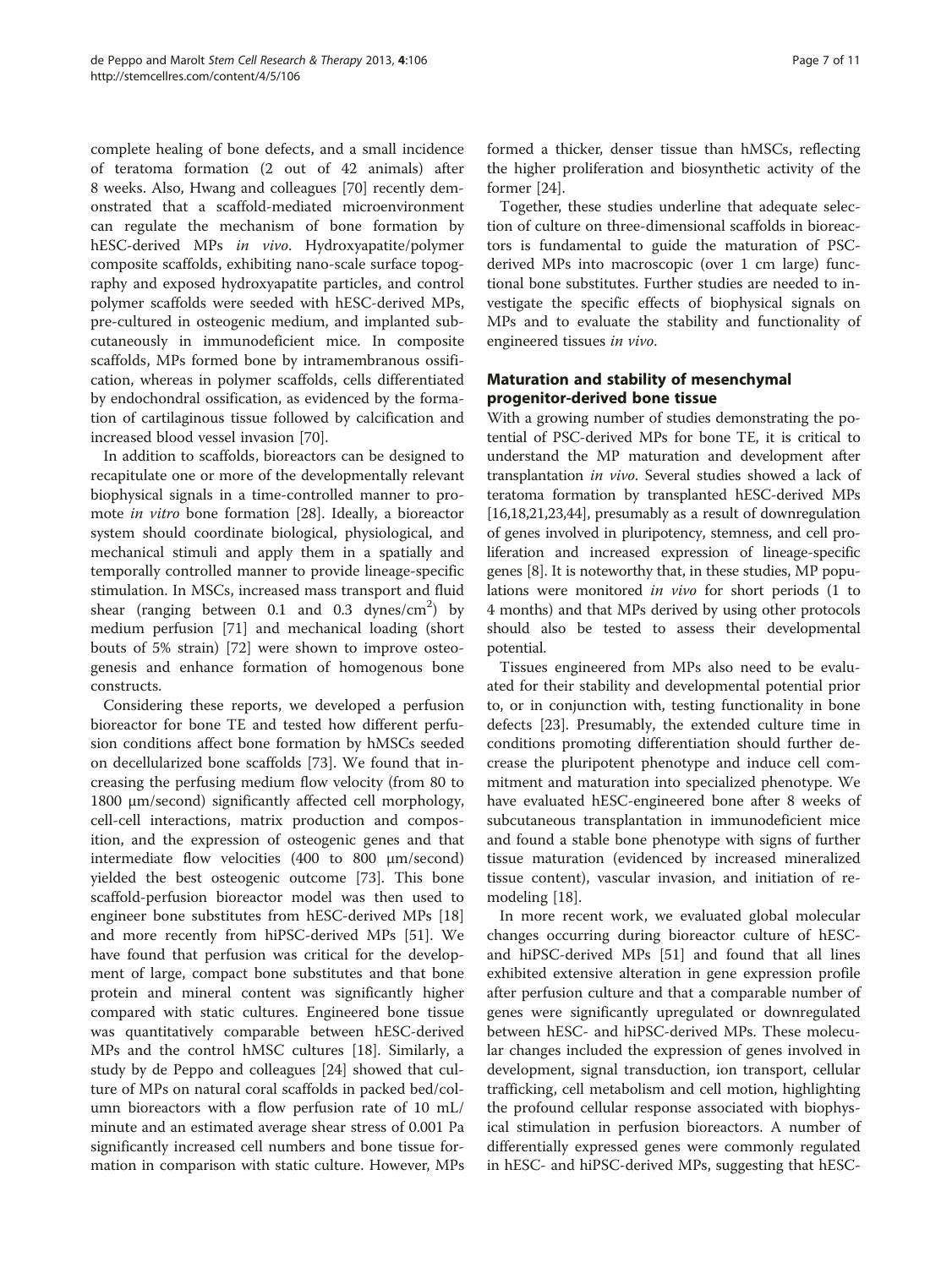and hiPSC-derived MPs follow similar differentiation pathways under the investigated culture conditions. Interestingly, genes commonly downregulated in hESCand hiPSC-derived MPs encoded for a set of interacting proteins with roles in cell cycle, DNA replication, spindle assembly, mitotic division, and carcinogenesis, suggesting a strong repression of proliferation associated with culture in bioreactors. In contrast, genes upregulated during bioreactor culture encoded for proteins involved in extracellular matrix synthesis and remodeling, osteoblast differentiation, and bone formation, suggesting a strong commitment toward the osteogenic lineage. Together, these findings could indicate the occurrence of a proliferation/differentiation switch associated with the progression of osteogenesis and tissue maturation during bioreactor culture. It remains to be determined whether common molecular changes could be identified by using a larger number of hESC- and hiPSC-derived MPs to understand their role in guiding MP maturation into phenotypically stable bone substitutes. In line with the gene microarray data, transplantation experiments confirmed a stable phenotype of engineered bone after 12 weeks of subcutaneous implantation into immunodeficient mice [[51](#page-9-0)], similar to our previous work [\[18\]](#page-8-0).

High-throughput gene expression profiling and standardized in vivo transplantation assays using a larger number of MP lines could potentially allow the identification of common molecular mechanisms guiding MP maturation into phenotypically stable bone substitutes and identification of markers predicting their functional potential in vivo.

# Future directions and challenges

As discussed in the previous section, culture in scaffoldbioreactor systems allows reproducible, large-scale production of bone tissue substitutes with the potential to translate into clinical settings [\[74\]](#page-10-0). The proper combination of osteogenic cells, scaffolding materials, and culture conditions is paramount for engineering mature bone substitutes for replacement therapies of the skeletal system. However, there are a number of remaining challenges, including reproducibility of osteogenic induction protocols from different PSC lines; the influences of genetic background, source tissue, and methods of reprogramming on regenerative potential; and development of defined differentiation protocols. Another concern is that the current TE approaches involving 'custom-made' bioreactors, which differ in maintenance and running requirements [\[24](#page-9-0)[,71,73\]](#page-10-0), limit broad implementation of specific strategies, compared with the universality of well-plate culture designs for both experimentation and analytics.

Some of the open questions could be addressed by the development of high-throughput TE strategies on a common platform (for instance, by designing stem cell culture environments in micro-bioreactor formats) [\[30](#page-9-0)]. These miniaturized versions of three-dimensional bioreactor systems allow a step toward accurate, multifactorial control of cultured cells and tissues, allowing high-throughput studies with increased numbers of experimental conditions and replicates while reducing the amounts of cell and culture materials used. For instance, different culture conditions affecting PSC and MP differentiation could be studied, as could the effects of various chemicals and biologics on cell survival, growth, and differentiated phenotype [[75\]](#page-10-0). The integration of automated handling, on-line analytical read-outs, and imaging advances the usefulness of high-throughput platforms [\[30](#page-9-0)]. In one example, Figallo and colleagues [[76\]](#page-10-0) developed a simple device composed of an array of culture wells to enable systematic and precise variation of mass transport and hydrodynamic shear and used it to study the differentiation of hESCs into vascular and cardiac cells by using standard imaging systems. In a recent study, Gobaa and colleagues [\[75\]](#page-10-0) developed a micro-platform that simultaneously probes the role of biochemical and biophysical niche factors in stem cell fate. Their device consisted of a high-throughput hydrogel microwell system, where the hydrogel stiffness could be controlled, and the hydrogels could be functionalized with proteins using robotic technology. The fate of single cells, exposed to variations in cell density, substrate mechanics, and protein incorporation, could be tested in high throughput (more than 2,000 experiments on a single glass slide) [[75\]](#page-10-0).

Finally, the discussed TE strategies can be applied to PSC lines prepared from patients with specific diseases and subjected to gene modification to either induce or correct specific mutations. For instance, in a recent study by Quarto and colleagues [[77](#page-10-0)], a skeletogenic phenotype of Marfan syndrome, a heritable connective tissue disorder caused by mutations in the gene coding for fibrillin-1, was reproduced in vitro in differentiating hESCs derived from a blastocyst carrying the fibrillin mutation and then phenocopied in hiPSCs generated from a patient with Marfan syndrome. In contrast, Deyle and colleagues [[78\]](#page-10-0) isolated mesenchymal cells from osteogenesis imperfecta patients (carrying dominant mutations in the type 1 collagen gene), inactivated their mutant collagen genes, and derived hiPSCs that were then expanded and differentiated into MPs. These genetargeted MPs then produced normal collagen and formed bone *in vivo*, demonstrating that the combination of gene targeting and hiPSC derivation could be used to produce potentially therapeutic cells from patients with genetic disease [[78\]](#page-10-0). Together, these studies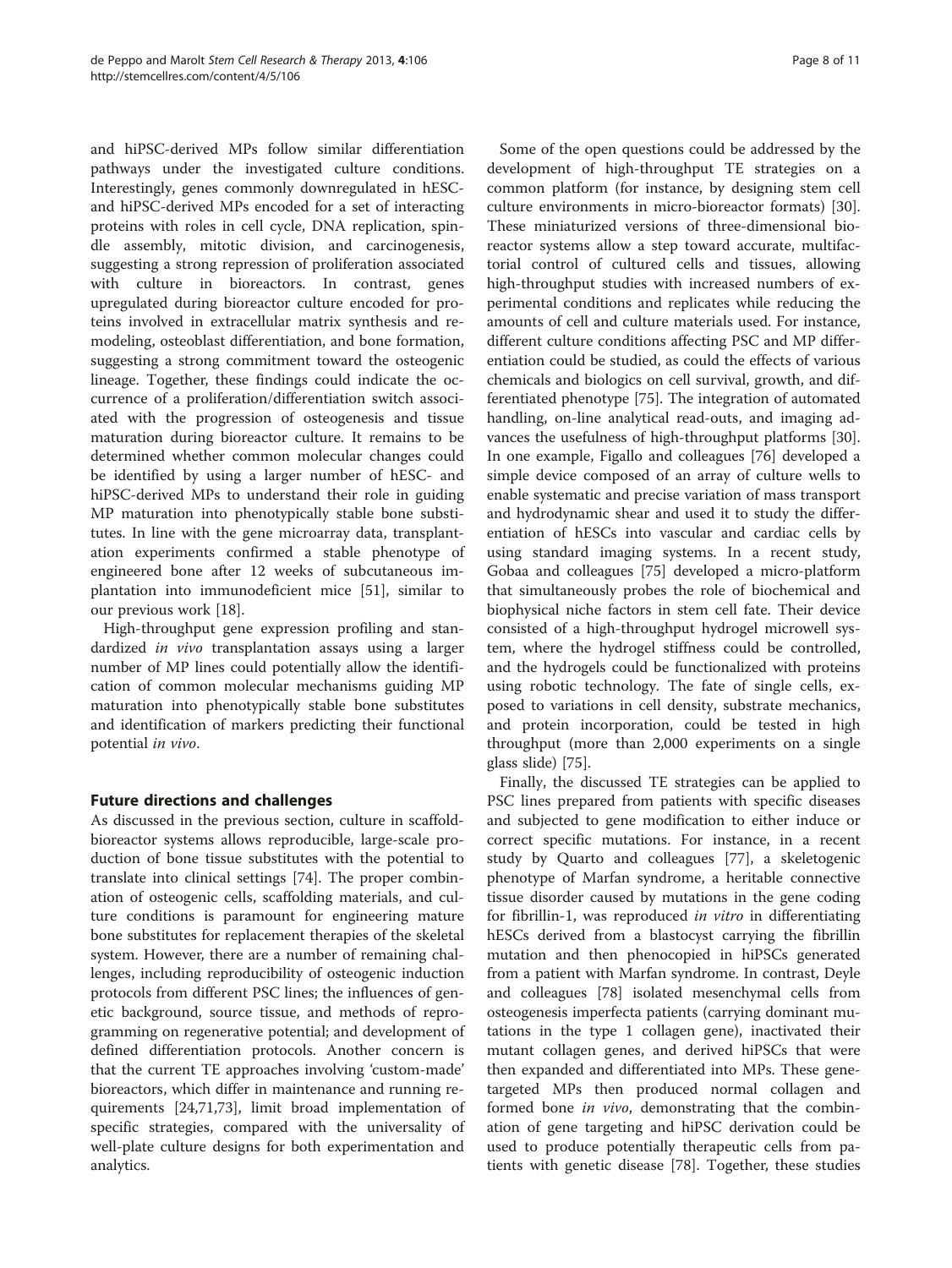<span id="page-8-0"></span>demonstrate how PSCs could be used in conjunction with TE strategies to construct advanced tissue models, holding the potential to greatly improve the process of drug discovery by testing the substances/biologics directly on the cell types affected by a particular condition.

### **Conclusions**

A number of studies have demonstrated the potential of using PSCs for the derivation of MPs. Via TE strategies, biophysical signals can be integrated with biochemical factors to enhance and control PSC differentiation and maturation into three-dimensional bone tissue. It is crucial to assess the role of individual stimuli on cell development, such as biomaterial scaffold properties and biophysical conditioning in bioreactors, to develop functional bone substitutes of clinical relevance. Current studies with PSC-derived MPs suggest that culture in scaffold-bioreactor systems, optimized by using adult hMSCs, allows the development of stable substitutes exhibiting functional properties typical of mature bone tissue, with unprecedented potential for future reconstructive therapies. In addition, using TE approaches for PSC culture offers a possibility to develop advanced culture models for use in basic biological studies, disease modeling, and drug discovery.

Note: This article is part of a thematic series on Physical influences

on stem cells edited by Gordana Vunjak-Novakovic. Other articles in

the series can be found online at [http://stemcellres.com/series/](http://stemcellres.com/series/physical)

[physical](http://stemcellres.com/series/physical).

#### Abbreviations

BMP-2: Bone morphogenetic protein 2; hESC: Human embryonic stem cell; hiPSC: Human induced pluripotent stem cell; hMSC: Human mesenchymal stem cell; MP: Mesenchymal progenitor; PSC: Pluripotent stem cell; TE: Tissue engineering.

#### Competing interests

The authors declare that they have no competing interests.

#### Acknowledgments

This work was supported by the New York Stem Cell Foundation's Helmsley Investigator award (to DM), the Leona M. and Harry B. Helmsley Charitable Trust, Robin Chemers Neustein, Goldman Sachs Gives (with the recommendations of Alan and Deborah Cohen), New York State Stem Cell Science (Shared Facility Grant C024179), and the New York Stem Cell Foundation.

### Published: 4 September 2013

#### References

- 1. Langer R, Vacanti JP: Tissue engineering. Science 1993, 260:920-926.
- 2. Hing KA: Bone repair in the twenty-first century: biology, chemistry or engineering? Philos Transact A Math Phys Eng Sci 2004, 362:2821–2850.
- 3. Laurencin C, Khan Y, El-Amin SF: Bone graft substitutes. Expert Rev Med Devices 2006, 3:49–57.
- 4. Neovius E, Engstrand T: Craniofacial reconstruction with bone and biomaterials: review over the last 11 years. J Plast Reconstr Aesthet Surg 2010, 63:1615–1623.
- Marolt D, Knezevic M, Novakovic GV: Bone tissue engineering with human stem cells. Stem Cell Res Ther 2010, 1:10.
- 6. Meijer GJ, de Bruijn JD, Koole R, van Blitterswijk CA: Cell-based bone tissue engineering. PLoS Med 2007, 4:e9.
- 7. Frohlich M, Grayson WL, Wan LQ, Marolt D, Drobnic M, Vunjak-Novakovic G: Tissue engineered bone grafts: biological requirements, tissue culture and clinical relevance. Curr Stem Cell Res Ther 2008, 3:254–264.
- 8. de Peppo GM, Svensson S, Lenneras M, Synnergren J, Stenberg J, Strehl R, Hyllner J, Thomsen P, Karlsson C: Human embryonic mesodermal progenitors highly resemble human mesenchymal stem cells and display high potential for tissue engineering applications. Tissue Eng Part A 2010, 16:2161–2182.
- 9. Wagner W, Horn P, Castoldi M, Diehlmann A, Bork S, Saffrich R, Benes V, Blake J, Pfister S, Eckstein V, Ho AD: Replicative senescence of mesenchymal stem cells: a continuous and organized process. PLoS One 2008, 3:e2213.
- 10. Zhou S, Greenberger JS, Epperly MW, Goff JP, Adler C, Leboff MS, Glowacki J: Age-related intrinsic changes in human bone-marrow-derived mesenchymal stem cells and their differentiation to osteoblasts. Aging Cell 2008, 7:335–343.
- 11. Bertram H, Mayer H, Schliephake H: Effect of donor characteristics, technique of harvesting and in vitro processing on culturing of human marrow stroma cells for tissue engineered growth of bone. Clin Oral Implants Res 2005, 16:524–531.
- 12. Thomson JA, Itskovitz-Eldor J, Shapiro SS, Waknitz MA, Swiergiel JJ, Marshall VS, Jones JM: Embryonic stem cell lines derived from human blastocysts. Science 1998, 282:1145-1147.
- 13. Takahashi K, Tanabe K, Ohnuki M, Narita M, Ichisaka T, Tomoda K, Yamanaka S: Induction of pluripotent stem cells from adult human fibroblasts by defined factors. Cell 2007, 131:861–872.
- 14. Warren L, Manos PD, Ahfeldt T, Loh YH, Li H, Lau F, Ebina W, Mandal PK, Smith ZD, Meissner A, Daley GQ, Brack AS, Collins JJ, Cowan C, Schlaeger TM, Rossi DJ: Highly efficient reprogramming to pluripotency and directed differentiation of human cells with synthetic modified mRNA. Cell Stem Cell 2010, 7:618–630.
- 15. Zhou H, Wu S, Joo JY, Zhu S, Han DW, Lin T, Trauger S, Bien G, Yao S, Zhu Y, Siuzdak G, Schöler HR, Duan L, Ding S: Generation of induced pluripotent stem cells using recombinant proteins. Cell Stem Cell 2009, 4:381–384.
- 16. Karlsson C, Emanuelsson K, Wessberg F, Kajic K, Axell MZ, Eriksson PS, Lindahl A, Hyllner J, Strehl R: Human embryonic stem cell-derived mesenchymal progenitors - potential in regenerative medicine. Stem Cell Res 2009, 3:39–50.
- 17. Murry CE, Keller G: Differentiation of embryonic stem cells to clinically relevant populations: lessons from embryonic development. Cell 2008, 132:661–680.
- 18. Marolt D, Campos IM, Bhumiratana S, Koren A, Petridis P, Zhang G, Spitalnik PF, Grayson WL, Vunjak-Novakovic G: Engineering bone tissue from human embryonic stem cells. Proc Natl Acad Sci U S A 2012, 109:8705-8709.
- 19. Barberi T, Willis LM, Socci ND, Studer L: Derivation of multipotent mesenchymal precursors from human embryonic stem cells. PLoS Med 2005, 2:e161.
- 20. Olivier EN, Rybicki AC, Bouhassira EE: Differentiation of human embryonic stem cells into bipotent mesenchymal stem cells. Stem Cells 2006, 24:1914–1922.
- 21. Lian Q, Lye E, Suan Yeo K, Khia Way Tan E, Salto-Tellez M, Liu TM, Palanisamy N, El Oakley RM, Lee EH, Lim B, Lim SK: Derivation of clinically compliant MSCs from CD105+, CD24- differentiated human ESCs. Stem Cells 2007, 25:425–436.
- 22. Hwang NS, Varghese S, Lee HJ, Zhang Z, Ye Z, Bae J, Cheng L, Elisseeff J: In vivo commitment and functional tissue regeneration using human embryonic stem cell-derived mesenchymal cells. Proc Natl Acad Sci U S A 2008, 105:20641–20646.
- 23. Villa-Diaz LG, Brown SE, Liu Y, Ross AM, Lahann J, Parent JM, Krebsbach PH: Derivation of mesenchymal stem cells from human induced pluripotent stem cells cultured on synthetic substrates. Stem Cells 2012, 30:1174– 1181.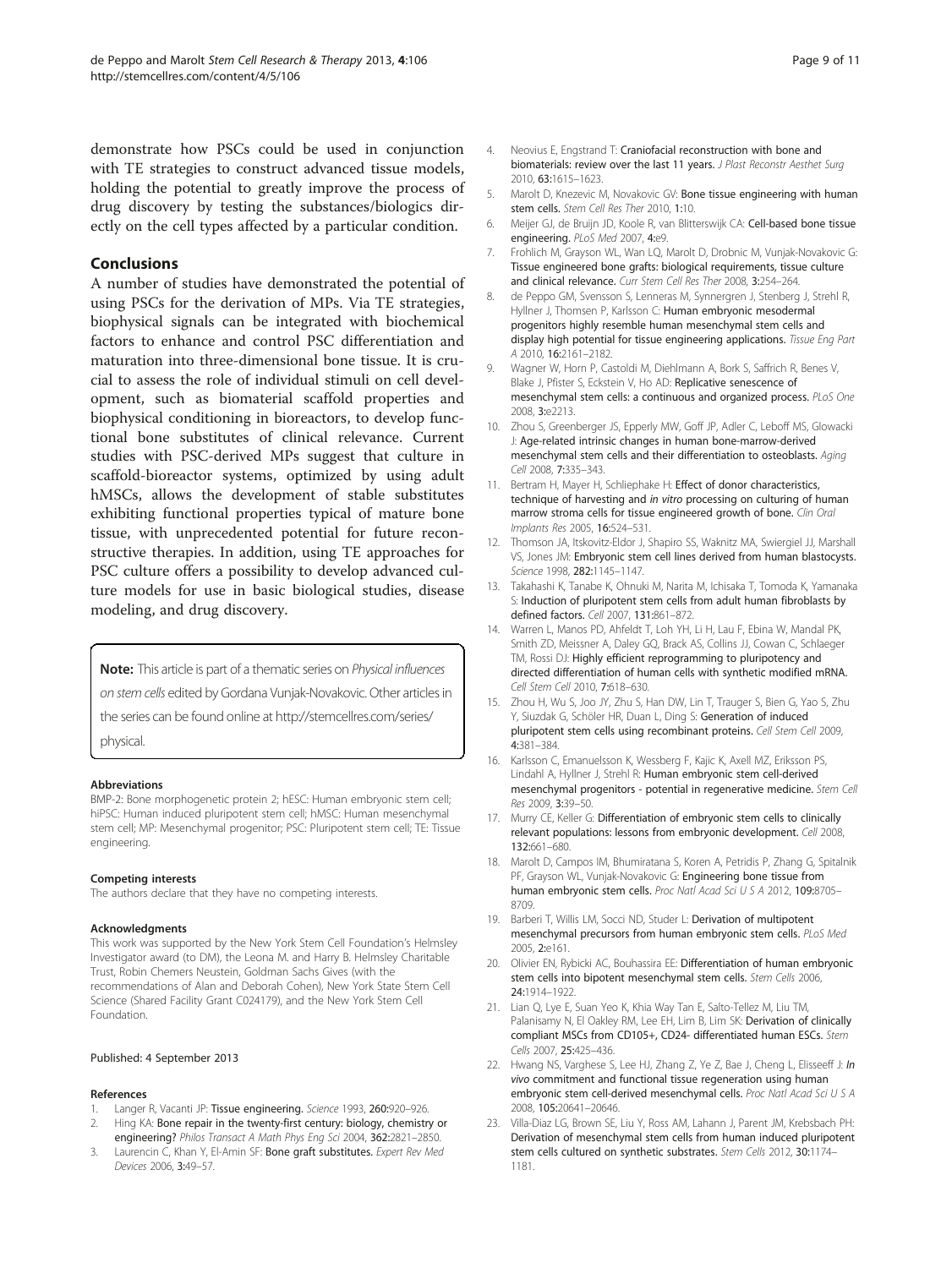- <span id="page-9-0"></span>24. de Peppo GM, Sladkova M, Sjovall P, Palmquist A, Oudina K, Hyllner J, Thomsen P, Petite H, Karlsson C: Human embryonic stem cell-derived mesodermal progenitors display substantially increased tissue formation compared to human mesenchymal stem cells under dynamic culture conditions in a packed bed/column bioreactor. Tissue Eng Part A 2013, 19:175–187.
- 25. Kim S, Kim SS, Lee SH, Eun Ahn S, Gwak SJ, Song JH, Kim BS, Chung HM: In vivo bone formation from human embryonic stem cell-derived osteogenic cells in poly(d,l-lactic-co-glycolic acid)/hydroxyapatite composite scaffolds. Biomaterials 2008, 29:1043–1053.
- 26. Levi B, Hyun JS, Montoro DT, Lo DD, Chan CK, Hu S, Sun N, Lee M, Grova M, Connolly AJ, Wu JC, Gurtner GC, Weissman IL, Wan DC, Longaker MT: In vivo directed differentiation of pluripotent stem cells for skeletal regeneration. Proc Natl Acad Sci U S A 2012, 109:20379–20384.
- 27. Finkemeier CG: Bone-grafting and bone-graft substitutes. J Bone Joint Surg Am 2002, 84-A:454–464.
- 28. Vunjak-Novakovic G, Meinel L, Altman G, Kaplan D: Bioreactor cultivation of osteochondral grafts. Orthod Craniofac Res 2005, 8:209–218.
- 29. Rouwkema J, Gibbs S, Lutolf MP, Martin I, Vunjak-Novakovic G, Malda J: *In* vitro platforms for tissue engineering: implications for basic research and clinical translation. J Tissue Eng Regen Med 2011, 5:e164–e167.
- 30. Tandon N, Marolt D, Cimetta E, Vunjak-Novakovic G: Bioreactor engineering of stem cell environments. Biotechnol Adv 2013: . pii:S0734-9750(13)00066-9.
- 31. Bruder SP, Fink DJ, Caplan AI: Mesenchymal stem cells in bone development, bone repair, and skeletal regeneration therapy. J Cell Biochem 1994, 56:283–294.
- 32. Gastaldi G, Asti A, Scaffino MF, Visai L, Saino E, Cometa AM, Benazzo F: Human adipose-derived stem cells (hASCs) proliferate and differentiate in osteoblast-like cells on trabecular titanium scaffolds. J Biomed Mater Res A 2010, 94:790–799.
- 33. Roberts SJ, Geris L, Kerckhofs G, Desmet E, Schrooten J, Luyten FP: The combined bone forming capacity of human periosteal derived cells and calcium phosphates. Biomaterials 2011, 32:4393–4405.
- 34. Tarte K, Gaillard J, Lataillade JJ, Fouillard L, Becker M, Mossafa H, Tchirkov A, Rouard H, Henry C, Splingard M, Dulong J, Monnier D, Gourmelon P, Gorin NC, Sensebé L: Société Française de Greffe de Moelle et Thérapie Cellulaire: Clinical-grade production of human mesenchymal stromal cells: occurrence of aneuploidy without transformation. Blood 2010, 115:1549–1553.
- 35. Ho AD, Wagner W, Franke W: Heterogeneity of mesenchymal stromal cell preparations. Cytotherapy 2008, 10:320–330.
- 36. Wagner W, Ho AD: Mesenchymal stem cell preparations comparing apples and oranges. Stem Cell Rev 2007, 3:239–248.
- 37. Mauney JR, Kirker-Head C, Abrahamson L, Gronowicz G, Volloch V, Kaplan DL: Matrix-mediated retention of in vitro osteogenic differentiation potential and in vivo bone-forming capacity by human adult bone marrow-derived mesenchymal stem cells during ex vivo expansion. J Biomed Mater Res A 2006, 79:464–475.
- 38. Mareschi K, Ferrero I, Rustichelli D, Aschero S, Gammaitoni L, Aglietta M, Madon E, Fagioli F: Expansion of mesenchymal stem cells isolated from pediatric and adult donor bone marrow. J Cell Biochem 2006, 97:744–754.
- 39. Bielby RC, Boccaccini AR, Polak JM, Buttery LD: In vitro differentiation and in vivo mineralization of osteogenic cells derived from human embryonic stem cells. Tissue Eng 2004, 10:1518–1525.
- 40. Inanc B, Elcin AE, Elcin YM: Effect of osteogenic induction on the in vitro differentiation of human embryonic stem cells cocultured with periodontal ligament fibroblasts. Artif Organs 2007, 31:792–800.
- 41. Karp JM, Ferreira LS, Khademhosseini A, Kwon AH, Yeh J, Langer RS: Cultivation of human embryonic stem cells without the embryoid body step enhances osteogenesis in vitro. Stem Cells 2006, 24:835–843.
- 42. Li L, Baroja ML, Majumdar A, Chadwick K, Rouleau A, Gallacher L, Ferber I, Lebkowski J, Martin T, Madrenas J, Bhatia M: Human embryonic stem cells possess immune-privileged properties. Stem Cells 2004, 22:448–456.
- 43. Swijnenburg RJ, Schrepfer S, Govaert JA, Cao F, Ransohoff K, Sheikh AY, Haddad M, Connolly AJ, Davis MM, Robbins RC, Wu JC: Immunosuppressive therapy mitigates immunological rejection of human embryonic stem cell xenografts. Proc Natl Acad Sci U S A 2008, 105:12991–12996.
- 44. Mahmood A, Harkness L, Schroder HD, Abdallah BM, Kassem M: Enhanced differentiation of human embryonic stem cells to mesenchymal

progenitors by inhibition of TGF-beta/activin/nodal signaling using SB-431542. J Bone Miner Res 2010, 25:1216–1233.

- 45. Tian XF, Heng BC, Ge Z, Lu K, Rufaihah AJ, Fan VT, Yeo JF, Cao T: Comparison of osteogenesis of human embryonic stem cells within 2D and 3D culture systems. Scand J Clin Lab Invest 2008, 68:58-67.
- 46. Ahn SE, Kim S, Park KH, Moon SH, Lee HJ, Kim GJ, Lee YJ, Cha KY, Chung HM: Primary bone-derived cells induce osteogenic differentiation without exogenous factors in human embryonic stem cells. Biochem Biophys Res Commun 2006, 340:403–408.
- 47. Kuznetsov SA, Cherman N, Robey PG: In vivo bone formation by progeny of human embryonic stem cells. Stem Cells Dev 2011, 20:269–287.
- 48. Boyd NL, Robbins KR, Dhara SK, West FD, Stice SL: Human embryonic stem cell-derived mesoderm-like epithelium transitions to mesenchymal progenitor cells. Tissue Eng Part A 2009, 15:1897–1907.
- 49. Sánchez L, Gutierrez-Aranda I, Ligero G, Rubio R, Muñoz-López M, García-Pérez JL, Ramos V, Real PJ, Bueno C, Rodríguez R, Delgado M, Menendez P: Enrichment of human ESC-derived multipotent mesenchymal stem cells with immunosuppressive and anti-inflammatory properties capable to protect against experimental inflammatory bowel disease. Stem Cells 2011, 29:251–262.
- 50. Tran NT, Trinh QM, Lee GM, Han YM: Efficient differentiation of human pluripotent stem cells into mesenchymal stem cells by modulating intracellular signaling pathways in a feeder/serum-free system. Stem Cells Dev 2012, 21:1165–1175.
- 51. de Peppo GM, Marcos-Campos I, Kahler D, Alsalman D, Shang L, Vunjak-Novakovic G, Marolt D: Engineering bone tissue substitutes from human induced pluripotent stem cells. Proc Natl Acad Sci U S A 2013, 110:8680-8685.
- 52. James D, Nam HS, Seandel M, Nolan D, Janovitz T, Tomishima M, Studer L, Lee G, Lyden D, Benezra R, Zaninovic N, Rosenwaks Z, Rabbany SY, Rafii S: Expansion and maintenance of human embryonic stem cell-derived endothelial cells by TGFbeta inhibition is Id1 dependent. Nat Biotechnol 2010, 28:161–166.
- 53. Yang L, Soonpaa MH, Adler ED, Roepke TK, Kattman SJ, Kennedy M, Henckaerts E, Bonham K, Abbott GW, Linden RM, Field LJ, Keller GM: Human cardiovascular progenitor cells develop from a KDR + embryonicstem-cell-derived population. Nature 2008, 453:524–528.
- 54. Zoldan J, Karagiannis ED, Lee CY, Anderson DG, Langer R, Levenberg S: The influence of scaffold elasticity on germ layer specification of human embryonic stem cells. Biomaterials 2011, 32:9612–9621.
- 55. Keung AJ, Asuri P, Kumar S, Schaffer DV: Soft microenvironments promote the early neurogenic differentiation but not self-renewal of human pluripotent stem cells. Integr Biol (Camb) 2012, 4:1049–1058.
- 56. Niebruegge S, Bauwens CL, Peerani R, Thavandiran N, Masse S, Sevaptisidis E, Nanthakumar K, Woodhouse K, Husain M, Kumacheva E, Zandstra PW: Generation of human embryonic stem cell-derived mesoderm and cardiac cells using size-specified aggregates in an oxygen-controlled bioreactor. Biotechnol Bioeng 2009, 102:493–507.
- 57. Sargent CY, Berguig GY, Kinney MA, Hiatt LA, Carpenedo RL, Berson RE, McDevitt TC: Hydrodynamic modulation of embryonic stem cell differentiation by rotary orbital suspension culture. Biotechnol Bioeng 2010, 105:611–626.
- Riekstina U, Cakstina I, Parfejevs V, Hoogduijn M, Jankovskis G, Muiznieks I, Muceniece R, Ancans J: Embryonic stem cell marker expression pattern in human mesenchymal stem cells derived from bone marrow, adipose tissue, heart and dermis. Stem Cell Rev 2009, 5:378–386.
- 59. Giuliani M, Oudrhiri N, Noman ZM, Vernochet A, Chouaib S, Azzarone B, Durrbach A, Bennaceur-Griscelli A: Human mesenchymal stem cells derived from induced pluripotent stem cells down-regulate NK-cell cytolytic machinery. Blood 2011, 118:3254–3262.
- 60. de Peppo GM, Sjovall P, Lenneras M, Strehl R, Hyllner J, Thomsen P, Karlsson C: Osteogenic potential of human mesenchymal stem cells and human embryonic stem cell-derived mesodermal progenitors: a tissue engineering perspective. Tissue Eng Part A 2010, 16:3413-3426.
- 61. Dalby MJ, Gadegaard N, Tare R, Andar A, Riehle MO, Herzyk P, Wilkinson CD, Oreffo RO: The control of human mesenchymal cell differentiation using nanoscale symmetry and disorder. Nat Mater 2007, 6:997–1003.
- 62. Shih YR, Tseng KF, Lai HY, Lin CH, Lee OK: Matrix stiffness regulation of integrin-mediated mechanotransduction during osteogenic differentiation of human mesenchymal stem cells. *J Bone Miner Res* 2011, 26:730–738.